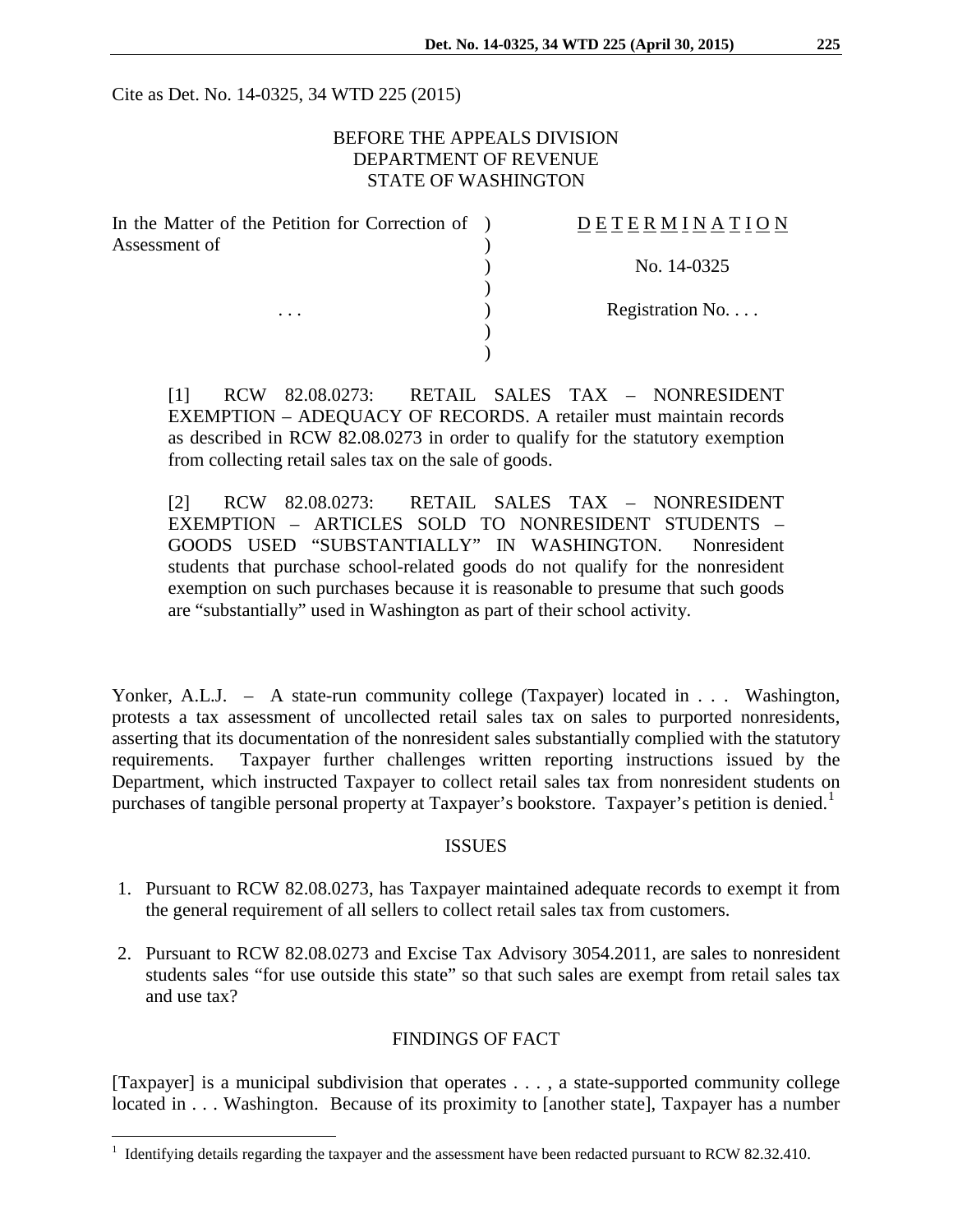of students enrolled that reside [out of state], but commute to Washington to attend classes. Taxpayer has a bookstore on site where students purchase class materials, including text books.

In 2014, the Department's Audit Division conducted a review of Taxpayer's books and records for the period of January 1, 2010 through December 31, 2013 (audit period). During its review, the Audit Division found a deficiency in Taxpayer's records of purported nonresident sales where it did not charge retail sales tax. Specifically, the Audit Division found that Taxpayer's log of sales to "[Out of state] Residents" in all instances failed to record expiration dates of the identification examined.

On May 13, 2014, as a result of the Audit Division's findings, the Department issued a tax assessment for \$. . . , which included \$. . . in uncollected retail sales tax, \$. . . in use tax and/or deferred sales tax, and \$. . . in interest. In addition, the Audit Division issued future reporting instructions to Taxpayer, stating the following:

[T]he deduction for sales to qualified nonresidents does not apply to articles sold to nonresident students attending schools in this state. Therefore, nonresident students should no longer be given the retail sales tax exemption provided in RCW 82.08.0273.

Taxpayer timely appealed the tax assessment and the future reporting instructions.

### ANALYSIS

### 1. Adequacy of Records for Nonresident Sales

Generally, retail sales tax is imposed upon all retail sales. RCW 82.08.020. When a seller makes a retail sale, it is obligated to collect retail sales tax. RCW 82.08.050. When a seller fails to collect the retail sales tax, the seller becomes liable for the tax. RCW 82.08.050.

RCW 82.08.0273, however, allows an exemption from retail sales tax for sales of tangible personal property to nonresidents for use outside the state. We note that exemptions are strictly construed in favor of application of the tax and the burden of proof is on the person claiming the exemption. *Budget Rent-A-Car, Inc. v. Dep't of Revenue*, 81 Wn.2d 171, 174-175, 500 P.2d 764 (1972). The nonresident exemption statute, RCW 82.08.0273, provides, in part:

(3)(a) Any person claiming exemption from retail sales tax under the provisions of this section must display proof of his or her current nonresident status as herein provided.

(b) Acceptable proof of a nonresident person's status shall include one piece of identification such as a valid driver's license from the jurisdiction in which the out-ofstate residency is claimed or a valid identification card which has a photograph of the holder and is issued by the out-of-state jurisdiction. Identification under this subsection (2)(b) must show the holder's residential address and have as one of its legal purposes the establishment of residency in that out-of-state jurisdiction.

. . .

RCW 82.08.0273(4)(a) specifically lists the documents sellers must keep to substantiate a sale is qualified for this exemption: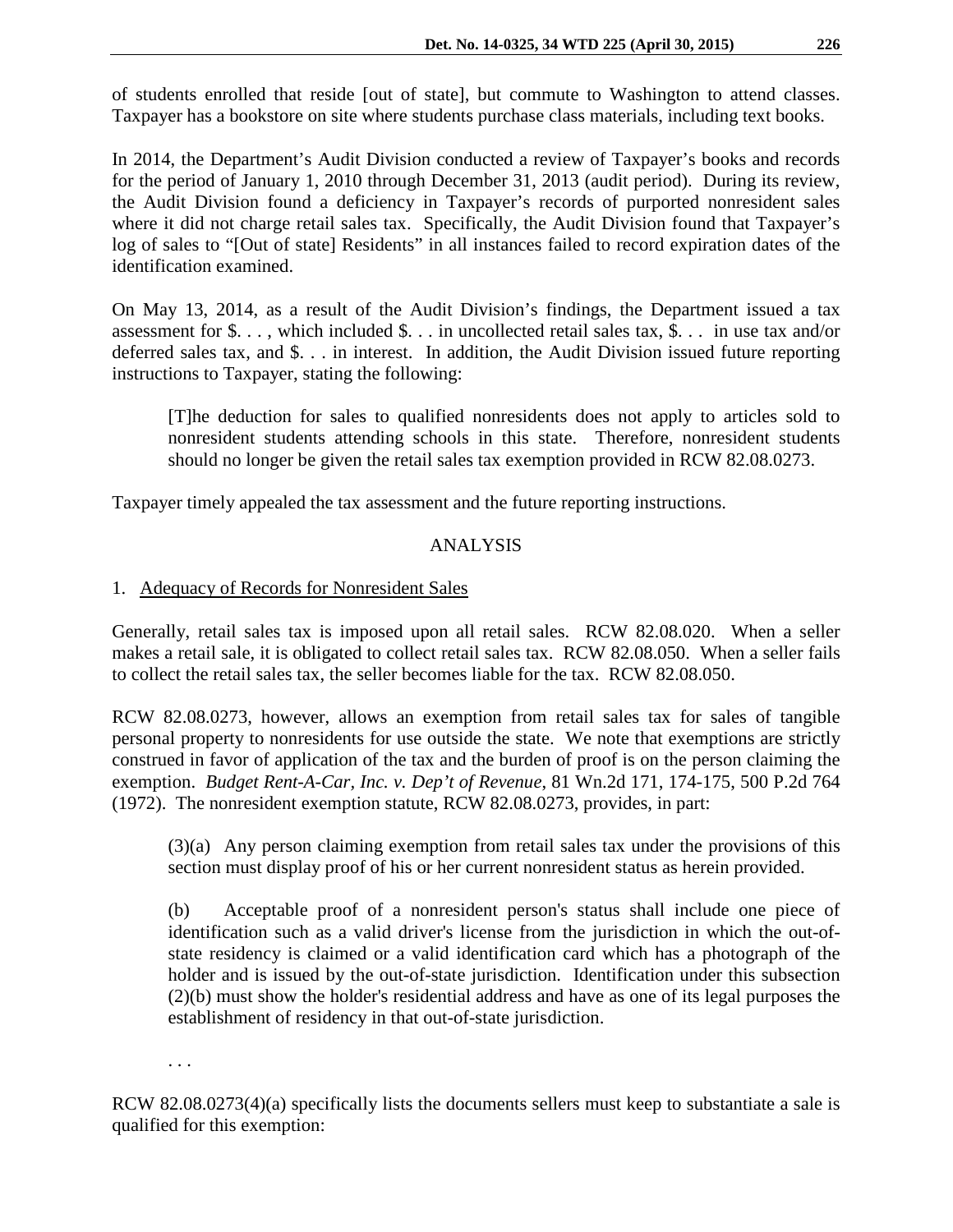Nothing in this section requires the vendor to make tax exempt retail sales to nonresidents. A vendor may choose to make sales to nonresidents, collect the sales tax, and remit the amount of sales tax collected to the state as otherwise provided by law. If the vendor chooses to make a sale to a nonresident without collecting the sales tax, the vendor shall, in good faith, examine the proof of nonresidence, determine whether the proof is acceptable under subsection (2)(b) of this section, and maintain records for each nontaxable sale which shall show the type of proof accepted, including any identification numbers where appropriate, **and the expiration date, if any**.

(Emphasis added). As indicated above, RCW 82.08.0273(4)(a) specifically provides that a seller is not required to make tax-exempt sales to nonresidents; that decision is left to the discretion of the seller. But if the seller does choose to accept the transaction as exempt, the seller also accepts certain statutorily-defined responsibilities to do all of the following: (1) examine the proof of nonresidence; (2) determine whether the proof is acceptable; and (3) maintain records for each nontaxable sale, which shall show the type of proof accepted, including any identification numbers and expiration dates. RCW 82.08.0273(4)(a). The seller must fulfill all of these responsibilities to qualify the sale as exempt from retail sales tax.

The Department has issued Excise Tax Advisory 3054.2011 (ETA 3054), which is an interpretive statement that applies the statutory language and contains the following specific instructions to sellers who choose tax-exempt sales to nonresidents pursuant to RCW 82.08.0273:

### *Instructions to sellers*

. . .

Sellers making exempt sales to eligible nonresidents must:

- 1. Examine one piece of identification that establishes proof of nonresidency. The identification must be a valid driver's license issued by the jurisdiction in which the outof-state residency is claimed or a valid identification card issued by the out-of-state jurisdiction. The identification must A) bear the photograph of the holder B) show the holder's residential address, C) identify the holder's name, and D) be issued for the purpose of establishing residency.
- 2. Maintain a record of the type of documentation accepted as establishing nonresidency in (1) immediately above, including identification numbers, **expiration dates**, the purchaser's name, and the purchaser's state of residency.
- 3. Record the documentation accepted as establishing nonresidency on the invoice or other written evidence of sale and retain the information or maintain a legible photocopy of the documentation establishing nonresidency as part of the seller's accounting records for the statutory period of five years (refer to RCW 82.32.070). In the case of a seller making cash sales without issuing invoices (for example, retail hardware stores) and maintaining a log, such a log must identify the date and amount of sale, and the information described in (2) immediately above or in the case of corporate nonresidents the corporate nonresident permit number.

(Emphasis added). Here, Taxpayer failed to maintain the expiration date of the nonresident identification presented. We have previously held that a taxpayer must fulfill all of the records requirements in RCW 82.08.0273(4)(a) and ETA 3054 in order to be relieved of the duty to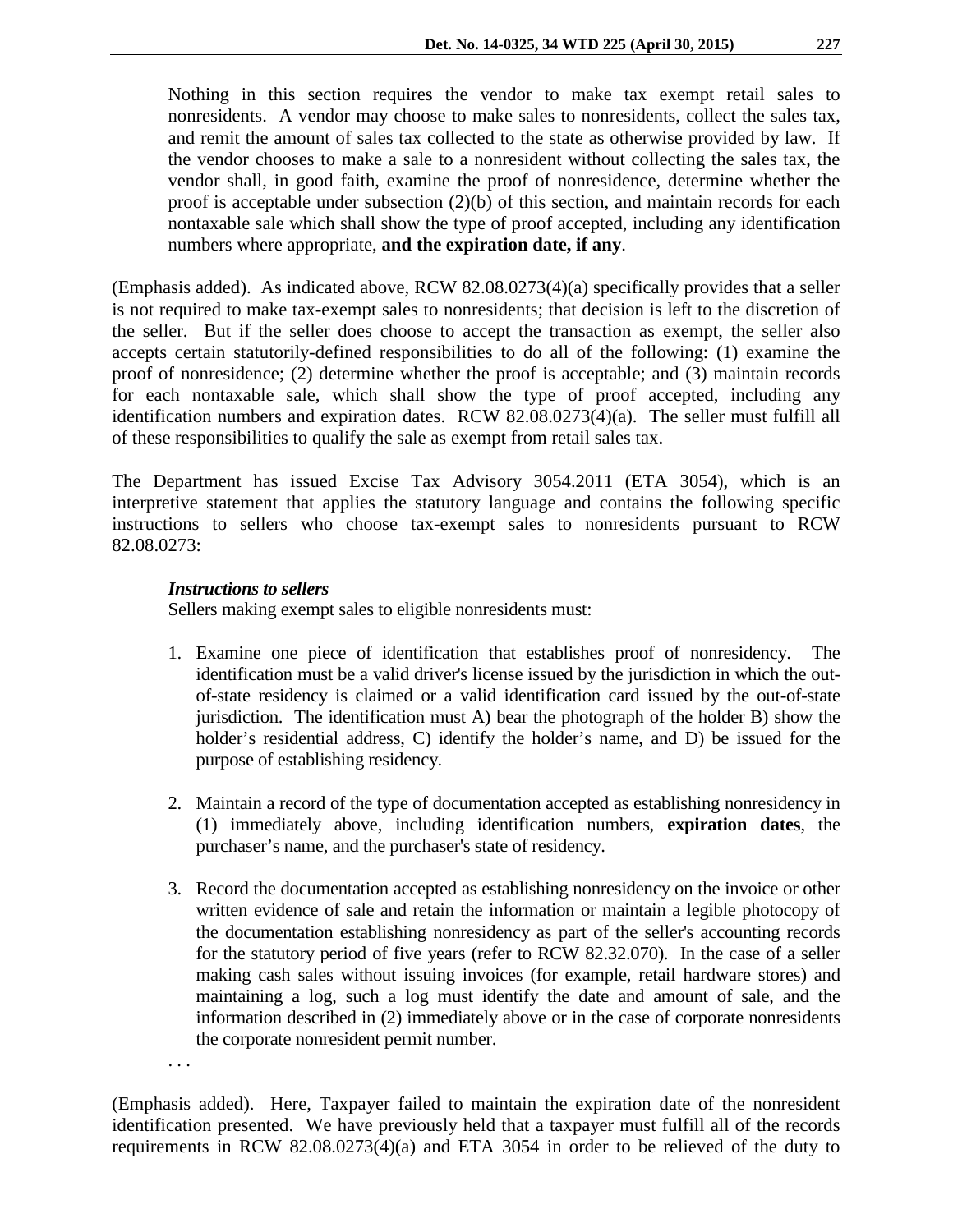collect retail sales tax on nonresident sales. *See* Det. No. 13-0249, 33 WTD 29 (2014); Det. No. 12-0134, 32 WTD 128 (2013).

Taxpayer argued on appeal that by including customers' signatures in its records, such signatures indicated that those customers were attesting to the validity of their current nonresident status. Taxpayer also argued that while its records did not include the expiration date, Taxpayer believed its inclusion of customers' signatures in its log, and its inclusion of all other required information in those logs demonstrated substantial compliance with RCW 82.08.0273. We conclude that there is no provision in RCW 82.08.0273 allowing for "substantial compliance" with the requirements of that statute. Indeed, we conclude that the statute has specific requirements that must be met, and states specifically that "[a]ny vendor who makes sales without collecting the tax and who fails to maintain records of sales to nonresidents as provided in this section is personally liable for the amount of tax due." RCW 82.08.0273(6)(a); Det. No. 13-0249, 33 WTD 29(2014).

RCW 82.08.0273 clearly identifies the required steps any seller must satisfy in order to be relieved of the duty of collecting retail sales tax on behalf of the state. We conclude that Taxpayer failed to fulfill its responsibility to maintain the records required by RCW 82.08.0273(4)(a) and ETA 3054, and its compliance with the certain requirements cannot excuse Taxpayer's noncompliance with another requirement.<sup>[[2](#page-3-0)]</sup> Therefore, we must conclude that, based on Taxpayer's records, it was not entitled to avoid collecting retail sales tax from its customers on any sales at its bookstore during the audit period.

2. Future Reporting Instructions

 $\overline{a}$ 

RCW 82.08.0273 provides an exemption from retail sales tax on sales to nonresidents of tangible personal property when that property is purchased "for use outside this state." RCW 82.08.0273(1) provides the following requirements to qualify for this exemption:

(b) The purchaser is a bona fide resident of a province or territory of Canada or a state, territory, or possession of the United States, other than the state of Washington; and

- (i) Such state, possession, territory, or province does not impose, or have imposed on its behalf, a generally applicable retail sales tax, use tax, value added tax, gross receipts tax on retailing activities, or similar generally applicable tax, of three percent or more; or
- (ii) If imposing a tax described in (b)(i) of this subsection, provides an exemption for sales to Washington residents by reason of their residence; and

## (c) The purchaser agrees, when requested, to grant the department of revenue access to such records and other forms of verification at his or her place of residence to assure that **such purchases are not first used substantially in the state of Washington**.

(Emphasis added.) *See also* ETA 3054. Although the term "substantially" is not defined by statute, courts in Washington have defined it in the following manner:

<span id="page-3-0"></span> $2$  [We note that, in this case, Taxpayer similarly failed to provide evidence that it met either of the alternative methods in RCW 82.08.0273(4)(b) or (4)(c) to qualify for exempt sales to nonresidents in RCW 82.08.0273.]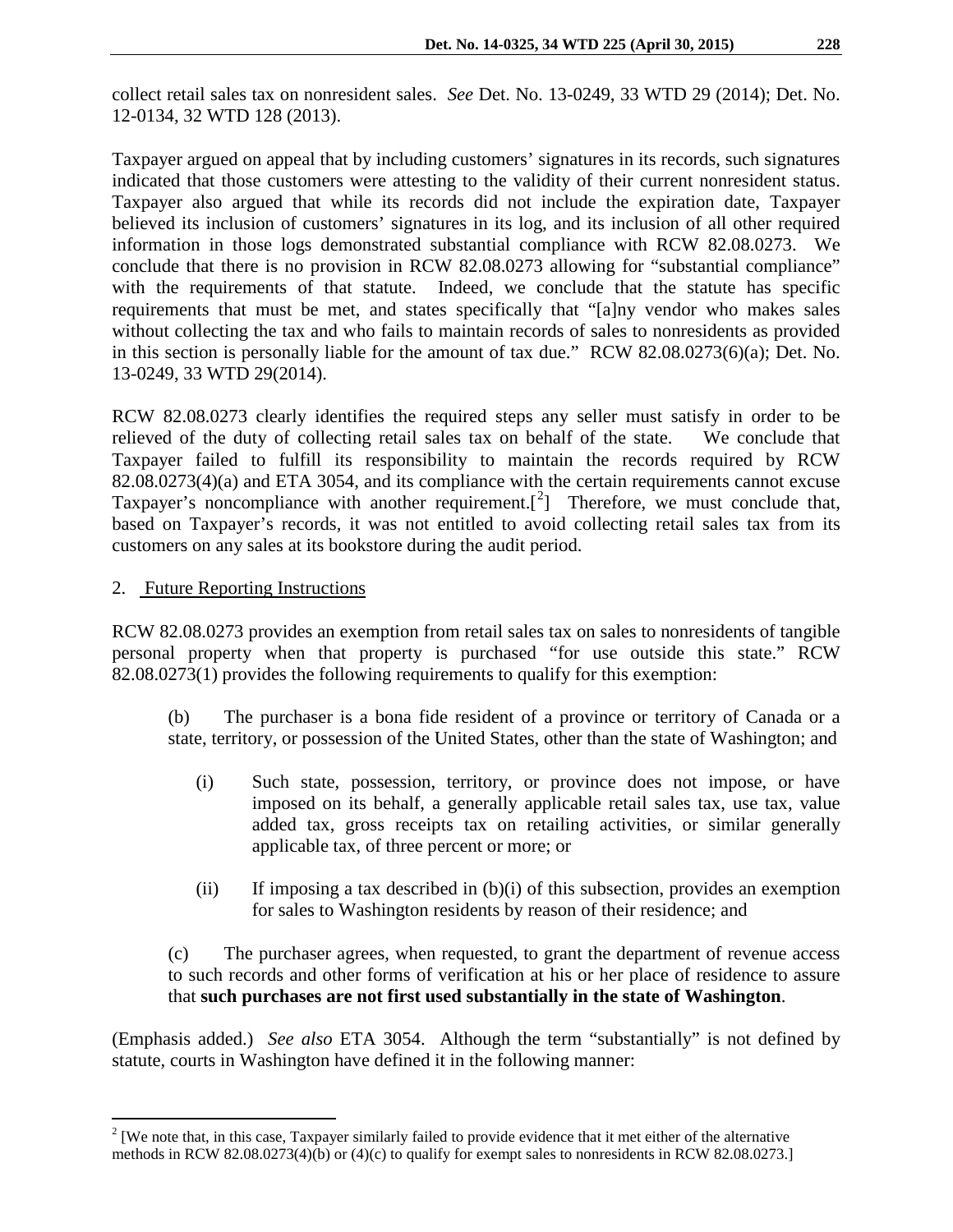'Substantial' as an adjective means something worthwhile as distinguished from something without value, or merely nominal. Webster's New International Dictionary. 3 Bouvier's Law Dictionary (3d Ed.).

*In re Krause's Estate*, 173 Wash. 1, 8, 21 P.2d 268 (1933).

ETA 3054 identifies certain sales that are by their nature treated as first substantially used in Washington:

The exemption also does not apply to sales of articles substantially used or consumed within Washington. This includes, but is not limited to, sales of:

- Meals or refreshments prepared for immediate consumption.
- Articles to persons in the military stationed within Washington.
- **Articles to nonresident students attending schools in this state**.
- Articles to any other nonresident temporarily residing in Washington.

(Emphasis added). Based on the language in RCW 82.08.0273 and ETA 3054, the Audit Division issued future reporting instructions to Taxpayer advising it that the exemption does not apply to articles purchased by nonresident students at Taxpayer's bookstore.

ETA 3054 provides a nonexclusive list of articles that are considered to be purchased for use or consumption in Washington. For instance, by its nature, food "prepared for immediate consumption" is likely consumed soon after purchase, and if such food is purchased in Washington, it is reasonable to conclude that it is also consumed within Washington. Similarly, it is reasonable to conclude that nonresident students attending school in Washington use their textbooks and other course materials in Washington to some degree while attending classes here. Taxpayer acknowledged that its campus includes classrooms, a library, labs, and other common areas where students may study and otherwise use their course materials while in Washington. We conclude that any material use in Washington, whether in a library, in a class, or in discussion with other students on Taxpayer's campus, is not merely "nominal" use, and would therefore constitute "substantial" use in Washington.

Taxpayer argued on appeal that notwithstanding the language in RCW 82.08.0273 and ETA 3054, its nonresident students "substantially use" their textbooks and other course materials [out of state] as opposed to Washington, and, therefore, the exemption still applied to such sales. Taxpayer argued that it is a "commuter" school in which its nonresident students generally reside [out of state] and only cross the border to attend classes. According to Taxpayer, it follows that those nonresident students use their textbooks and other course materials to study from their homes [out of state] more so than using those textbooks and course materials on Taxpayer's campus in Washington. To clarify, the test for determining whether the use is "substantial" in Washington is not a "majority use" test requiring a determination of where the article is used the majority of the time. As discussed above, "substantial" use is only some use that is more than "nominal" use. Accordingly, even if a student mostly uses the textbooks and other course materials outside Washington, retail sales tax would still be due on the purchase in Washington because, as discussed above, the use of such articles by a nonresident student attending school in Washington is still "substantial."

We conclude that ETA 3054 provides a reasonable application of the statutory language by treating the sale of such articles to nonresident students as being subject to tax in Washington,